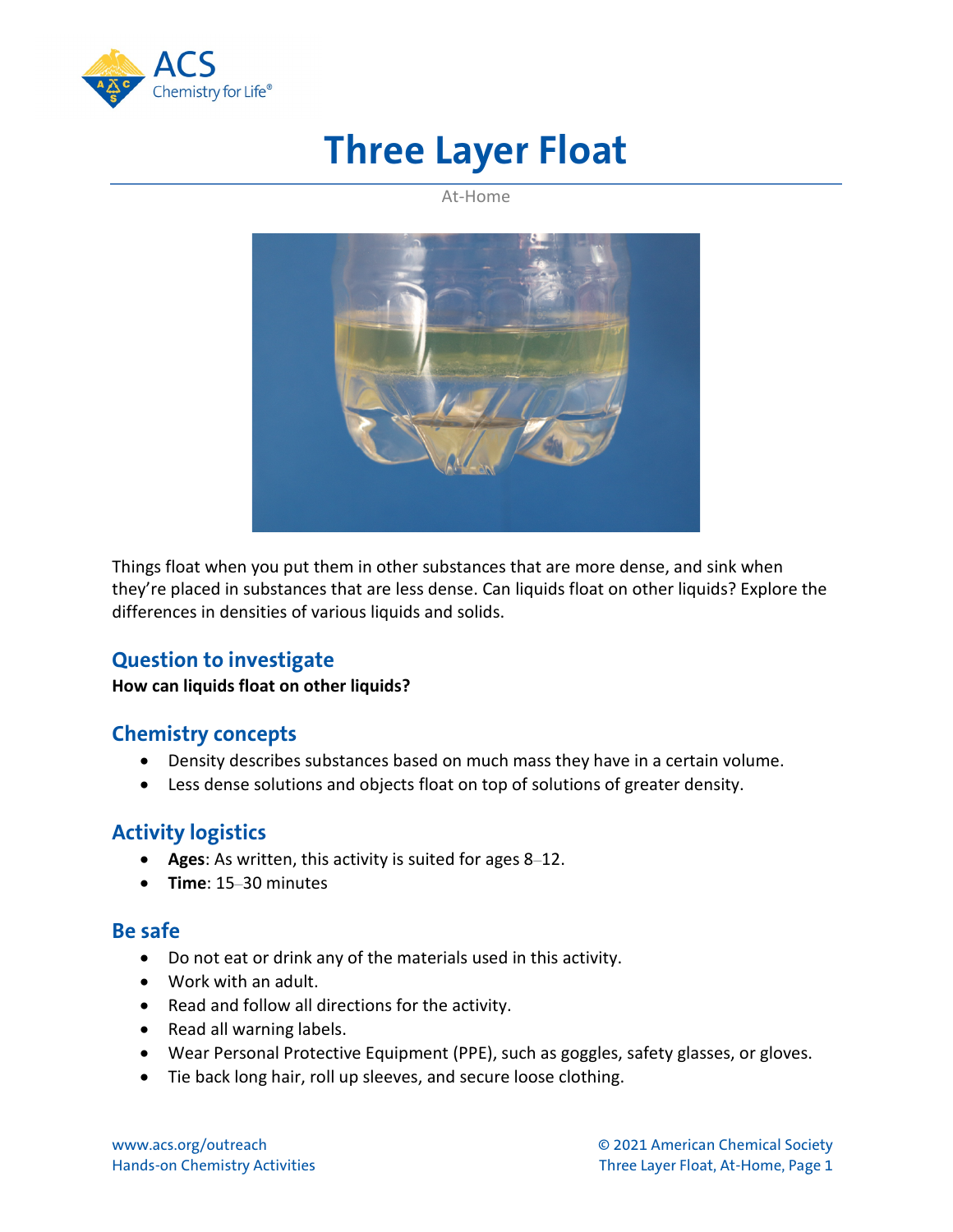

- Be sure to clean up and dispose of materials properly when you are finished with an activity.
- Wash your hands well before and after the activity.
- **Disposal:** Pour the liquids out of the bottle through a strainer or colander into a bowl. Remove the solid pieces and either wash to keep or throw them away. Use a paper towel to absorb the liquids and place the oily wet paper towels in the trash. Avoid pouring oil down the drain of a sink or toilet because oil can clog pipes! Either wash and reuse the bottle or place it with the recycling.

## **What you'll need**

- Honey or white corn syrup
- Cooking oil or mineral oil
- Water
- Dish soap
- Glass marble
- Grape
- Piece of cork
- Tall clear bottle with cap



## **Procedure**

- 1. Pour honey or corn syrup into your bottle until the level is about one inch high.
- 2. Pour the same amount of cooking oil slowly down the inside of the bottle. Make observations.
- 3. Pour the same amount of water slowly down the inside of the bottle. Record your observations below.
- 4. Tightly cap the bottle and shake. What happens? You may have to wait for the liquids to settle.
- 5. Make a guess as to what will happen when you add the dish soap. Then pour the same amount of dish soap down the inside of the bottle to see if you are right.
- 6. One by one, drop the marble, grape, and cork into the bottle. You may have to cut these objects for them to fit through the bottle opening, or transfer your liquids to a glass or jar. What happens to each of these objects? What does this tell you about the density of each of these objects? Which of your solid objects is the most dense? Try some other small objects to find out about their densities.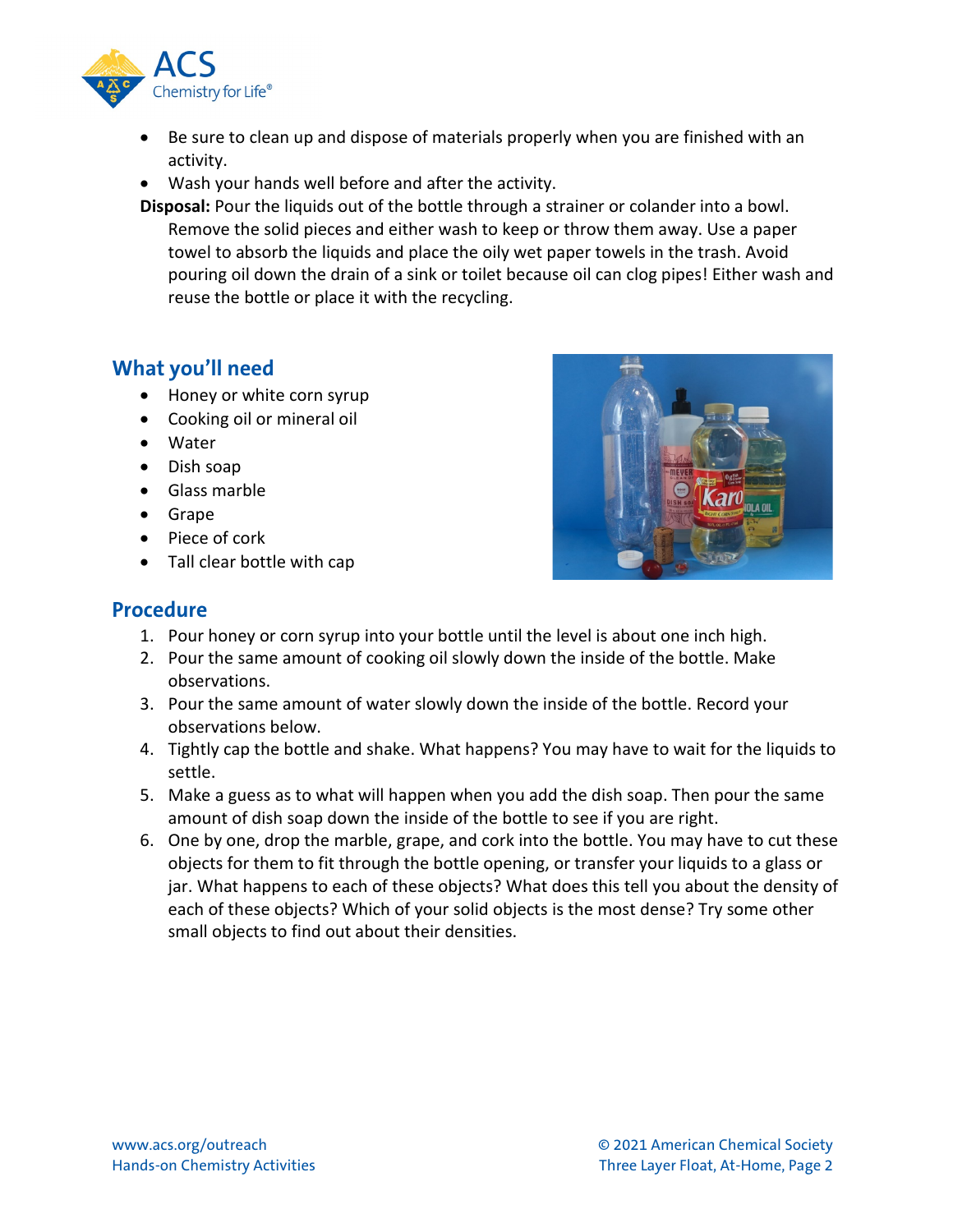

## **What did you observe?**

Which liquid is the most dense: corn syrup, cooking oil, or water?

What happens after you cap and shake the bottle?

What happens when you add dish soap?

What happens when you add these objects to the bottle? Record your observations below.

| Object | <b>Observations</b> |
|--------|---------------------|
| Marble |                     |
| Grape  |                     |
| Cork   |                     |

### **How does it work?**

The liquids do not mix, but separate into layers. The oil floats on the honey; the water sinks underneath the oil, but floats on the honey.

Each of the four liquids has a different **density**, which is a way to describe substances based on much **mass** they have in a certain amount of space they take up, the **volume**.

The oil is the least dense liquid, so it floats on the other liquids. Honey (or corn syrup) is the most dense of the three liquids, so it sinks to the bottom. The liquids layer according to their densities. From least dense to most dense, the liquid layers are oil, water, dish soap, and honey. These three liquids do not mix easily, so when you shake the bottle, the liquids remain in layers

The solids will float on the liquid layer that is more dense than they are. All three items (marble, grape, cork) each end up in one of the three liquid layers. The cork is less dense than oil and floats on the oil. The glass marble is more dense than honey so it sinks to the bottom of the glass. Where did your grape end up?